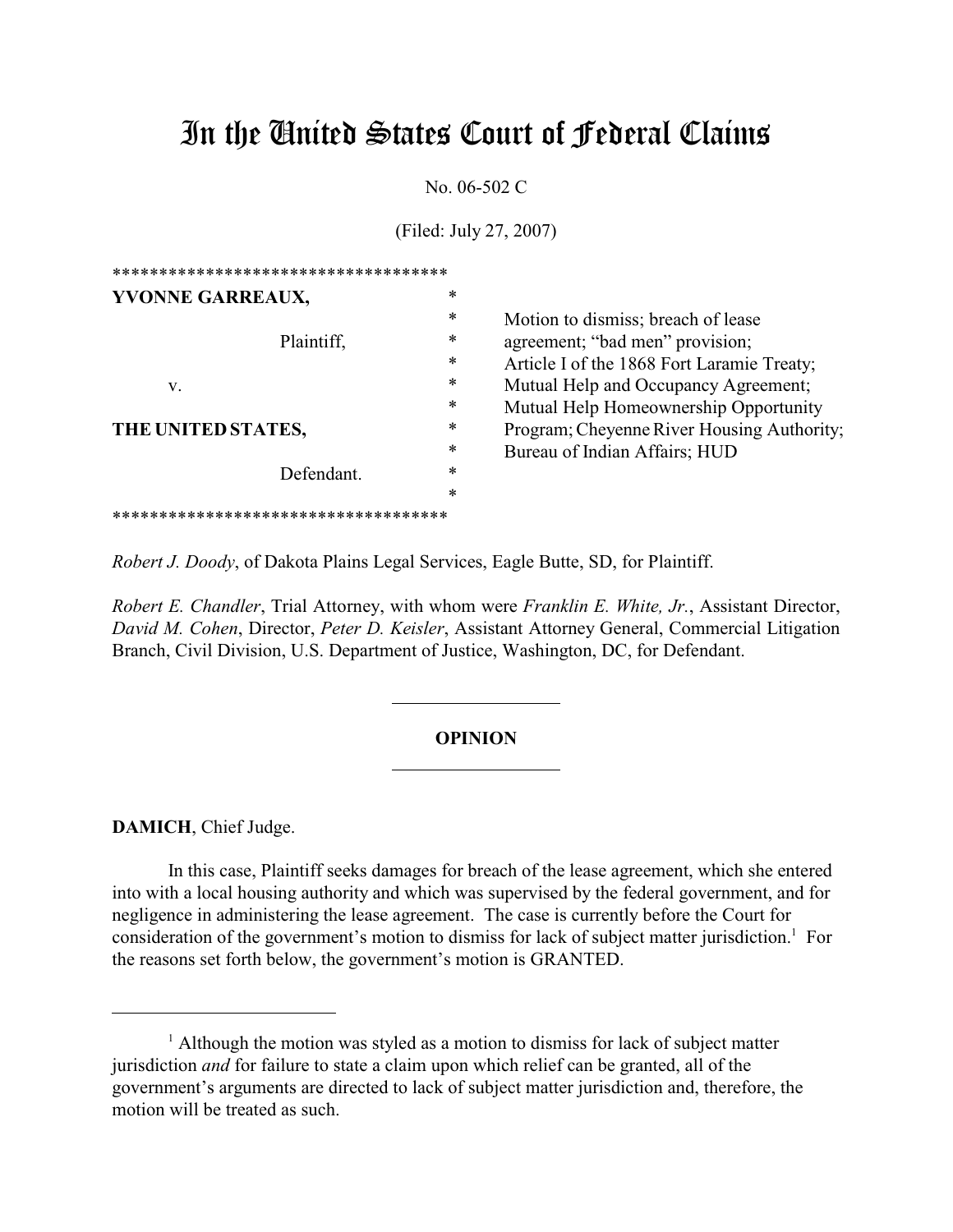#### **I. Background**

On September 21, 1977, the Cheyenne River Housing Authority ("CRHA") (the local housing authority) entered into a twenty-five year lease agreement with certain Indian heirs of land held in trust for them by the United States, which lease agreement was approved by the Bureau of Indian Affairs ("BIA"). Compl., ex. A. The land consisted of 2.5 acres in Dewey County, South Dakota and was to be used to build a home, with the financial assistance of the Department of Housing and Urban Development ("HUD"), under the provisions of the United States Housing Act of 1937. Compl.,  $\P$  5-6, ex. A. The home was occupied by one of the Indian family members who entered into the lease agreement. *Id*. ¶ 8. When the occupant of the home failed to make timely payments, the property was turned over to the CRHA to administer as a Mutual Help Home under the auspices of the Mutual Help Homeownership Opportunity Program ("MHHOP") administered by HUD. *Id*. ¶ 10, 12. After the home passed through two different owners, CRHA entered into a Mutual Help and Occupancy Agreement ("MHOA") with Plaintiff, Ms. Yvonne Garreaux, an elderly Indian woman. *Id*. **15**, 17<sup>2</sup> With the understanding that she would own the home upon completion of the MHOA, Ms. Garreaux took possession of the home in 1992. *Id*. ¶ 18. At the time, the home was in severe disrepair, but the CRHA promised to make repairs to the home. *Id*. ¶ 19-20. In March 2005, the needed repairs were estimated to be about \$40,935.40, which amount is approximately equal to the present estimated value of the home itself. *Id*. ¶ 21, 27, 42. Because the baseboard heat was dysfunctional, Ms. Garreaux was forced to heat her home in the winter using the oven stove and eventually installed a wood burning stove. *Id*. ¶ 23-25.

In October 2004, Plaintiff completed her obligations pursuant to the MHOA, excepting the final payment required to transfer the land. *Id*. ¶ 28-29. Just before the CRHA conveyed the home to Ms. Garreaux, the Superintendent at the BIA contacted her and stated that, since HUD no longer had an economic interest in the leased land, the lease was terminated and she had thirty days to leave the premises. *Id*. ¶ 30-31. Thereafter, the CRHA informed the Superintendent that the BIA, and therefore HUD, still had a financial interest in the land because the final payment for conveyance of the home had not been made and there were outstanding repairs not yet completed. *Id*. ¶ 33-34. The Superintendent agreed to continue the lease until such time as the home was conveyed to Ms. Garreaux or the CRHA settled the dispute with Ms. Garreaux concerning the outstanding repairs to the home. *Id*. ¶34.

Between March 2005 and May 2006, CRHA and the Plaintiff tried unsuccessfully to reach an agreement. Compl. ¶ 39-52. Although the CRHA offered to credit Ms. Garreaux the cost of the home plus the cost of the outstanding repairs, the replacement home offered for purchase by the CRHA was valued at more than the total amount of the credit and was located in town rather than in the country. *Id*. ¶ 37, 41-45.

<sup>&</sup>lt;sup>2</sup> Plaintiff alleges that the CRHA has since lost the MHOA. *Id*. ¶ 16.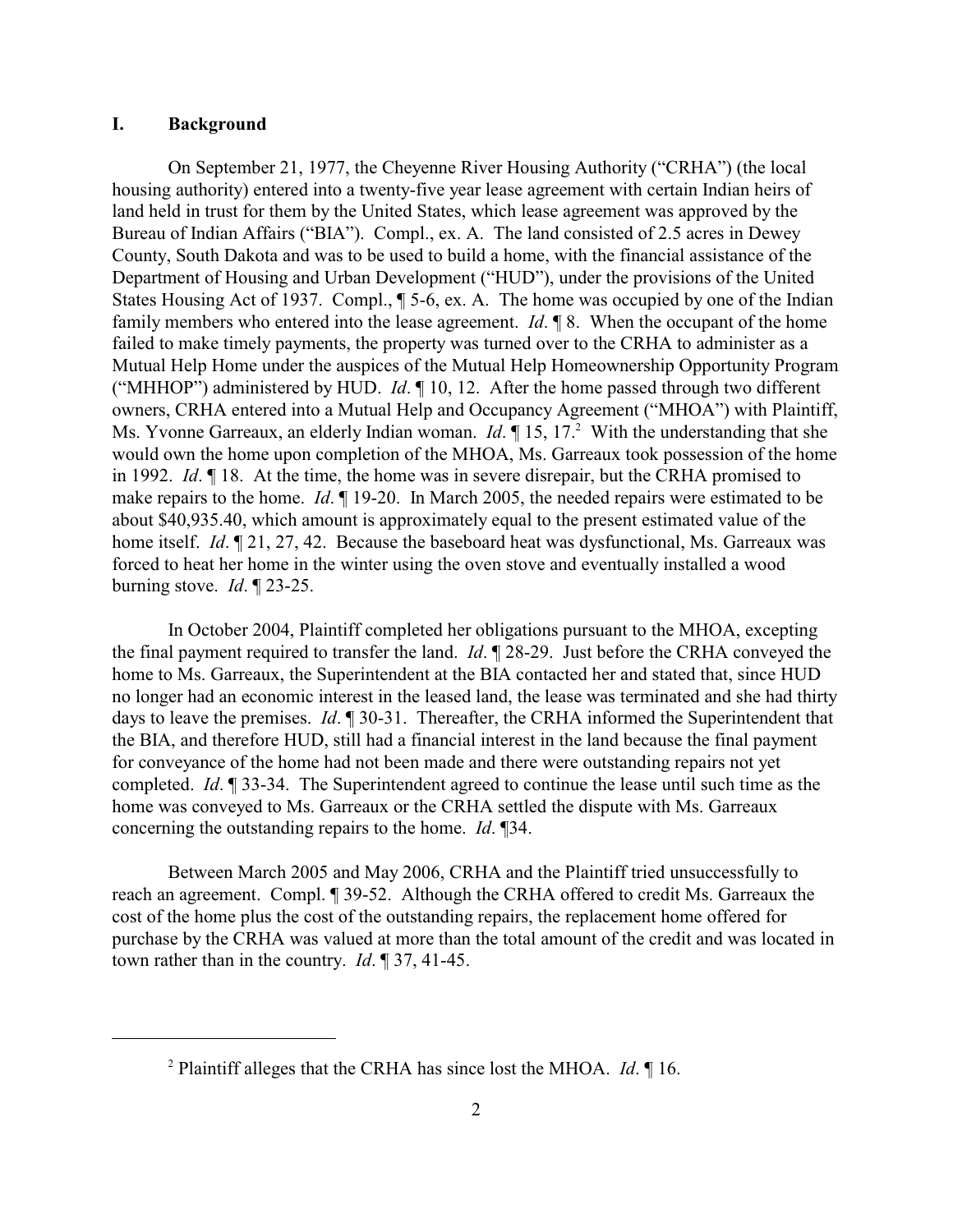Ms. Garreaux filed an administrative complaint against the BIA and HUD under the Federal Tort Claims Act in February 2005, but a final administrative determination has not yet been made. *Id*. ¶ 51.

Plaintiff filed her complaint in this Court on July 5, 2006. In the complaint, Plaintiff alleges that the government has committed breach of contract and has committed a wrong under Article I of the 1868 Fort Laramie Treaty by the following: breach of the MHOA, failure to properly administer the MHOA, failure to provide safe, sanitary and healthy living conditions as mandated by the Indian Housing Act, and negligence due to administration and breach of the MHOA. *Id*. at 8-9. Plaintiff requests monetary damages in the amount of \$1,350,000. *Id*. at 9.

On December 4, 2006, Defendant filed, in lieu of an answer, the instant Motion to Dismiss for lack of subject matter jurisdiction pursuant to Rule 12(b)(1) of the Rules of the U.S. Court of Federal Claims ("RCFC").

### **II. Standard of Review**

Subject matter jurisdiction may be challenged at any time by the parties, the Court *sua sponte*, or on appeal. *Fanning, Phillips & Molnar v. West*, 160 F.3d 717, 720 (Fed. Cir. 1998); *Booth v. United States*, 990 F.2d 617, 620 (Fed. Cir. 1993); *United States v. Newport News Shipbuilding & Dry Dock Co.*, 933 F.2d 996, 998 n.1 (Fed. Cir. 1991). "The requirement that jurisdiction be established as a threshold matter 'spring[s] from the nature and limits of the judicial power of the United States' and is 'inflexible and without exception.'" *Steele Co. v. Citizens for a Better Env't*, 523 U.S. 83, 94-95 (1998) (quoting *Mansfield, Coldwater & Lake Mich. Ry. v. Swan*, 111 U.S. 379, 382 (1884)). A challenge to the Court's jurisdiction is properly raised by a Rule 12(b)(1) motion. *Palmer v. United States*, 168 F.3d 1310, 1313 (Fed. Cir. 1999). In deciding Defendant's motion to dismiss for lack of subject matter jurisdiction, the Court must accept as true all of Plaintiff's well-pleaded facts alleged in the complaint, and draw all reasonable inferences in the Plaintiff's favor. *Goodwin v. United States*, 338 F.3d 1374, 1377 (Fed. Cir. 2003); *Boyle v. United States*, 200 F.3d 1369, 1372 (Fed. Cir. 2000); *Perez v. United States*, 156 F.3d 1366, 1370 (Fed. Cir. 1998). Plaintiff, however, bears the ultimate burden of establishing subject matter jurisdiction by a preponderance of the evidence. *Taylor v. United States*, 303 F.3d 1357, 1359 (Fed. Cir. 2002); *Reynolds v. Army & Air Force Exch. Serv.*, 846 F.2d 746, 748 (Fed. Cir. 1988).

The jurisdiction of the Court of Federal Claims is "prescribed by the metes and bounds of the United States' consent to be sued in its waiver of immunity." *RHI Holdings, Inc. v. United States*, 142 F.3d 1459, 1461 (Fed. Cir. 1998) (citing *United States v. Sherwood*, 312 U.S. 584, 586 (1941)). Waivers of sovereign immunity "cannot be implied but must be unequivocally expressed." *Fed. Nat'l Mortgage Ass'n. v. United States*, 379 F.3d 1303, 1311 (Fed. Cir. 2004) (citing *United States v. King*, 395 U.S. 1, 4 (1969)). Moreover, waivers of sovereign immunity are to be strictly construed. *Sherwood*, 312 U.S. at 590.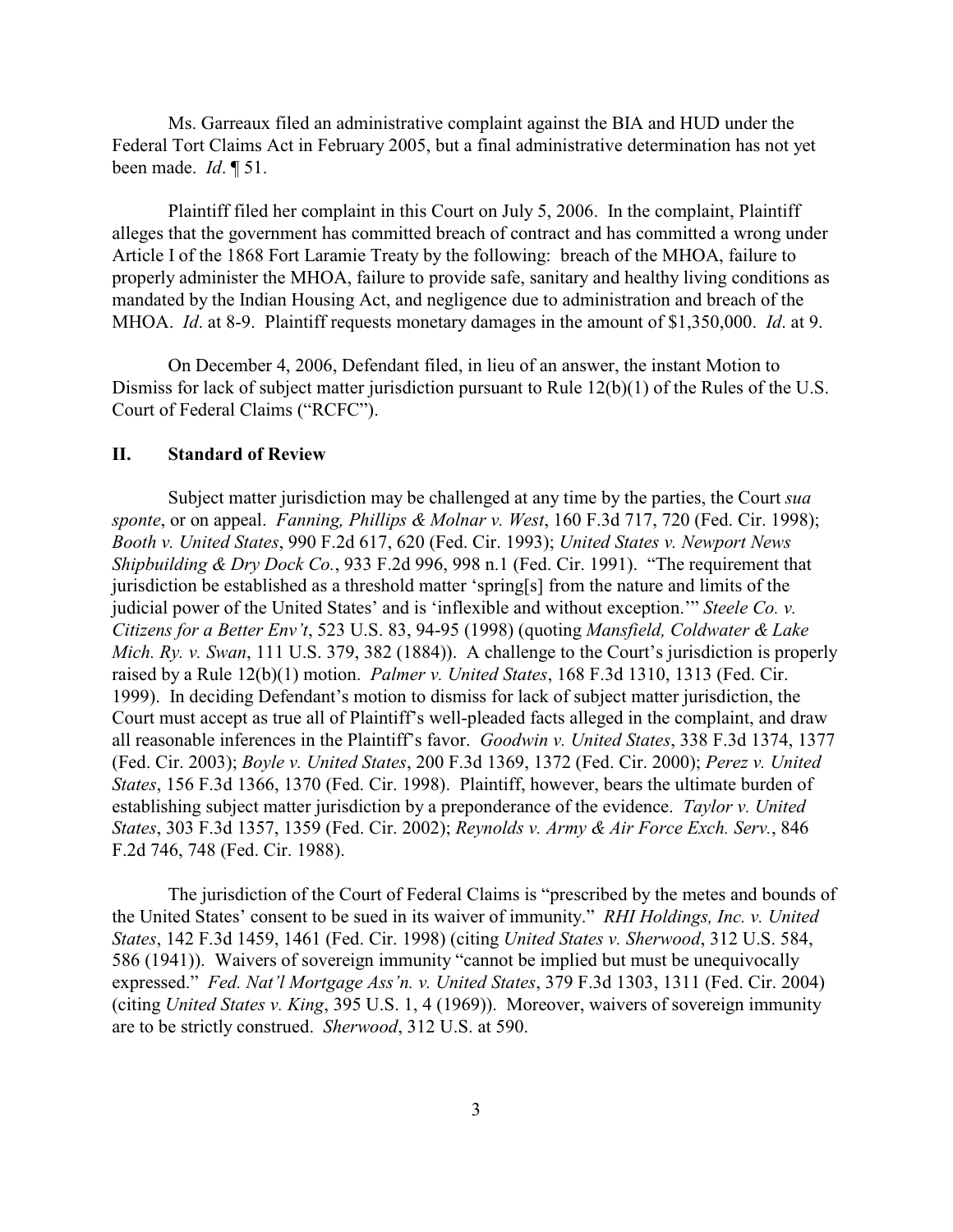The Tucker Act, 28 U.S.C. § 1491 (2000), constitutes a waiver of sovereign immunity. *United States v. Mitchell*, 463 U.S. 206, 212 (1983). The Tucker Act states in pertinent part:

> The United States Court of Federal Claims shall have jurisdiction to render judgment upon any claim against the United States founded either upon the Constitution, or *any Act of Congress* or any regulation of an executive department, or upon *any express or implied contract* with the United States, or for liquidated or unliquidated damages in cases *not sounding in tort*.

28 U.S.C. § 1491(a)(1) (2000) (emphases added). Hence, the Tucker Act grants this Court jurisdiction over claims for money damages against the United States founded either upon an Act of Congress or an express or implied contract. The Court, however, lacks jurisdiction over tort claims. Furthermore, "[t]he Tucker Act . . . is itself only a jurisdictional statute; it does not create any substantive right enforceable against the United States for money damages. . . . [T]he Act merely confers jurisdiction . . . whenever the substantive right exists." *United States v. Testan*, 424 U.S. 392, 398 (1976). Plaintiff, therefore, must identify another source of law that creates a substantive right and demonstrate that the source of law mandates compensation by the federal government. *Mitchell*, 463 U.S. at 216-17.

# **III. Analysis**

In its motion to dismiss, Defendant argues that the Court lacks jurisdiction over both Plaintiff's claims for breach of contract and Plaintiff's claims under the 1868 Fort Laramie Treaty.<sup>3</sup> Therefore, Defendant urges the Court to dismiss the case.

#### **A. Breach of Contract**

Defendant contends that Plaintiff's breach of contract claim, i.e., Plaintiff's claim that the United States is liable for breach of the MHOA, is deficient for two reasons. First, Defendant argues that Plaintiff's claim is defective because Plaintiff has failed to meet the heightened pleading requirement set forth in RCFC  $9(h)(3)$ .<sup>4</sup> Defendant contends that Plaintiff's complaint

The complaint shall include: . . .

<sup>&</sup>lt;sup>3</sup> Defendant further asserts, in its motion, that Plaintiff does not allege a regulatory, statutory or constitutional basis for jurisdiction of this Court. Plaintiff does not contest this assertion in her response to Defendant's motion.

 $4$  RCFC 9(h)(3) provides:

<sup>(3)</sup> Contracts or Treaties. If the claim is founded upon a contract or treaty with the United States, a description of the contract or treaty sufficient to identify it. In addition, the plaintiff shall plead the substance of those portions of the contract or treaty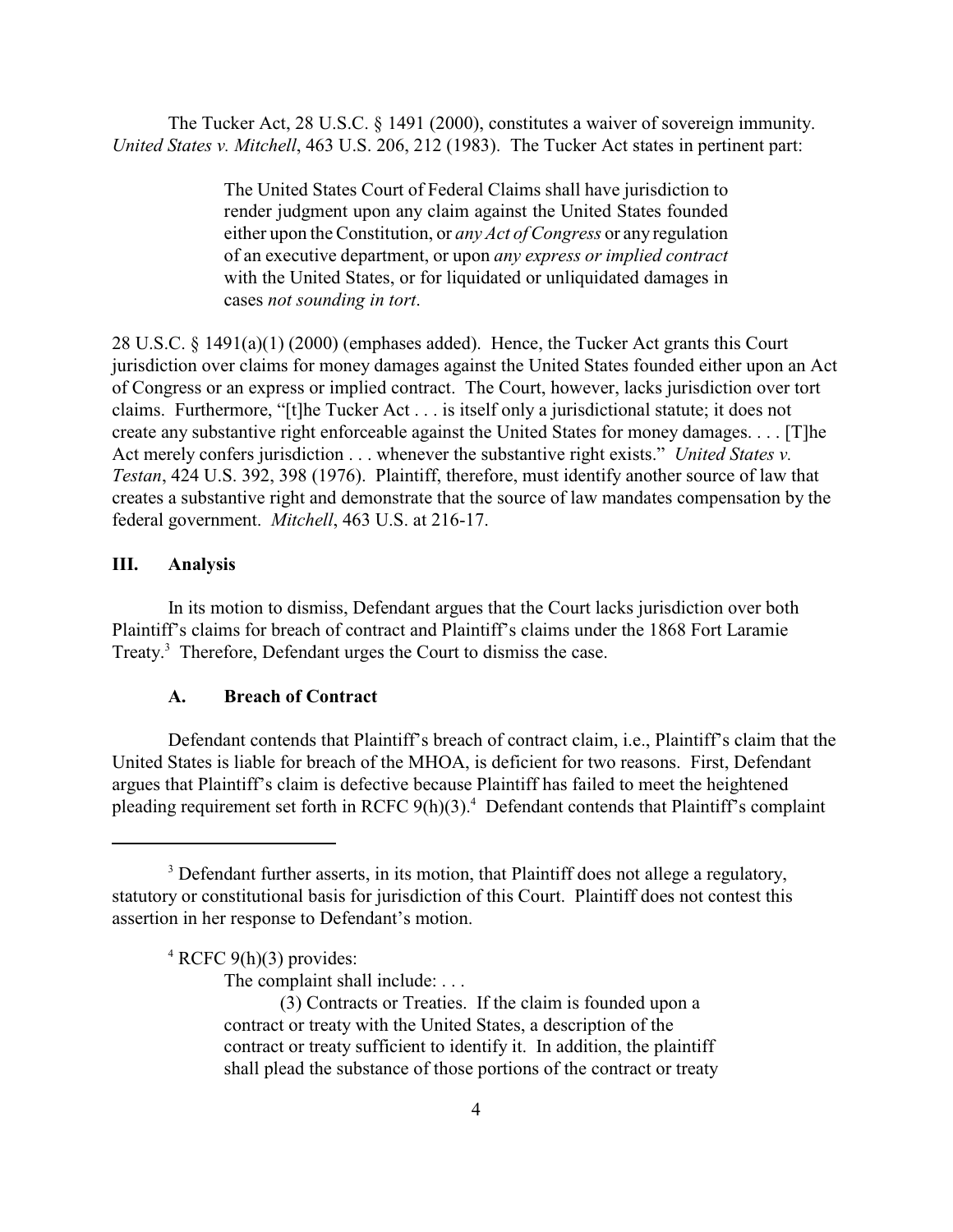does not conform with the rule in that she fails to state the portions of the contract upon which she relies and does not attach a copy of the relevant contract to the complaint. Defendant argues that although Plaintiff alleges that HUD breached the MHOA, she does not point to any contract language setting forth an obligation HUD owed Plaintiff that was breached. According to Defendant, Plaintiff's failure to retain or to procure a copy of her contract with the CRHA does not excuse her failure to meet the pleading requirements. Defendant avers that Plaintiff cannot maintain a breach of contract action without the supporting evidence showing the substance of the agreement and, therefore, this Court lacks jurisdiction of Plaintiff's breach of contract claim.

Plaintiff responds to Defendant's motion by arguing, as she stated in her complaint, that the CRHA lost the original MHOA. *See* Compl. ¶ 16.

The rules of the Court of Federal Claims do indeed include a special pleading requirement for claims based on a contract. RCFC 9(h)(3). *See W & D Ships Deck Works, Inc. v. United States*, 39 Fed. Cl. 638, 647 n.7 (1997); *Tri-State Motor Transit Co. v. United States*, 39 Fed. Cl. 485, 501 (1997). The purpose served by the rule is obvious: In order for the court to render a decision on a breach of contract claim, it must know the relevant terms of the contract. Although one judge has found that the special pleading requirement set forth in RCFC 9(h)(3) need not be met when the claim arises under section 10(a)(1) of the Contract Disputes Act of 1978, this case does not arise under the Contract Disputes Act. *See Info. Sys. & Networks Corp. v. United States*, 64 Fed. Cl. 599, 603 (2005) (finding that because a final decision by the contracting officer had issued, the claim was based on an agency action and therefore the special pleading requirement set forth in RCFC 9(h)(1), not RCFC 9(h)(3), applied). The Court concludes that there is a minimum burden for Plaintiff, in asserting a breach of contract claim, to explicitly identify the provisions and terms of the contract that have been breached. Plaintiff has failed in this regard. Although Plaintiff blames her failure on the negligence of the CRHA in losing the agreement, Plaintiff is notably silent with respect to her own copy of the agreement. The Court need not consider whether a copy of the agreement can possibly be retrieved, however, because the Court finds that there was no privity of contract between Plaintiff and Defendant as discussed further below.

Defendant argues that in order for Defendant to be liable for breach of contract, there must be privity of contract between Defendant and Plaintiff. Here, however, Defendant is not a party to the MHOA, rather CRHA is. Furthermore, Defendant argues, for it to be held liable for the acts of a third party, the third party must be an agency or instrumentality acting within the scope of Defendant's authority in entering the contract. Here, Plaintiff alleges only that HUD supervised CRHA's development, ownership and operation of housing projects. According to Defendant, the performance of regulatory and sovereign functions by an agency does not create contractual obligations for Defendant. Moreover, Defendant's involvement in the financing and

on which plaintiff relies or shall annex to the complaint a copy of the contract or treaty, indicating the provisions thereof on which the plaintiff relies.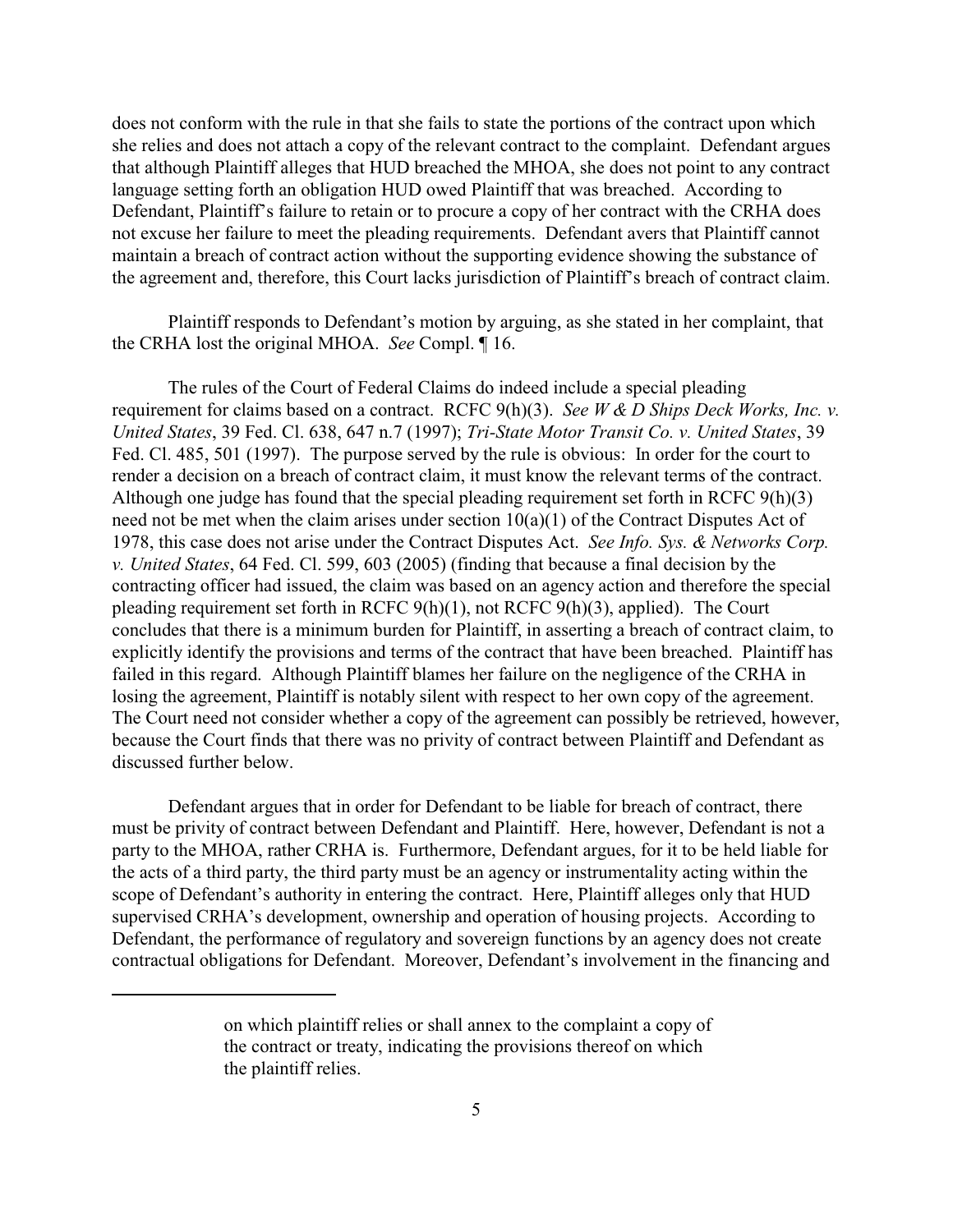supervision of a contract between an agency and a private party does not create a contract between Defendant and the private party. Defendant cites *New Era Constr. v. United States*, 890 F.2d 1152, 1155 (Fed. Cir. 1989), *Housing Corp. of Am. v. United States*, 468 F.2d 922 (Ct. Cl. 1972), *Eubanks v. United States*, 25 Cl. Ct. 131 (1992), and *DeRoche v. United States*, 2 Cl. Ct. 809 (1983), as precedent establishing that HUD is not liable on contracts entered into by local housing authorities even though HUD exercises control over projects carried out by the housing authorities. Defendant contends that the fact that HUD supervised CRHA's development, ownership and operation of housing projects is not sufficient to establish privity of contract between Plaintiff and Defendant and does not support a breach of contract claim against Defendant.

Plaintiff concedes in her response to Defendant's motion to dismiss that Plaintiff bargained with the local housing authority, CRHA, in entering into the MHOA. Plaintiff contends, however, that the instant case is distinguishable from the cases cited by Defendant because none of the cited cases involve MHOAs with private Indian individuals. Further, in none of the cited cases did HUD have the same degree of involvement with the contract as it does with the MHOA here. According to Plaintiff, HUD was part of and approved the initial lease agreement with Plaintiff and had a greater level of involvement in the project. Plaintiff argues that because Defendant exercised substantial control over CRHA, the party who breached the contract, Defendant is liable for breach of contract.<sup>5</sup> Plaintiff cites to a series of cases, *Dewakuku v. Cuomo*, 107 F.Supp. 2d 1117 (D. Ariz. 2000) (*Dewakuku I*), *Dewakuku v. Martinez*, 271 F.3d 1031 (Fed. Cir. 2001) (*Dewakuku II*), and *Dewakuku v. Martinez*, 226 F. Supp. 2d 1199 (D. Ariz. 2002) (*Dewakuku III*), which are more specifically directed to the liability of HUD to homeowners under the MHHOP. Plaintiff relies in particular on *Dewakuku III*, in which the court found that HUD exercised substantial supervisory power over the Hopi Tribal Housing Authority, nearing total control. Furthermore, Plaintiff points out that the court concluded that HUD had violated the APA by failing in its supervision. Plaintiff argues that similarly, here, HUD ought to be held liable for breach of contract since HUD had overwhelming control over the local housing authority in developing and administering the MHOA projects.

Defendant contends, in its reply brief, that the factual distinctions raised by Plaintiff are irrelevant to the legal basis for Defendant's argument that the Court lacks jurisdiction. First, Defendant notes that whether the local housing authority contracts with a private individual as opposed to a contractor has no bearing on whether the local housing authority is the government's agent, and, contrary to the assertion by Plaintiff, the claims in *Eubanks* and in *DeRoche* were in fact brought by private individuals. Second, Defendant contends that the extent of its control over the local housing authority likewise does not affect whether it can be held liable for actions by the local housing authority and, therefore, Plaintiff's reliance on *Dewakaku III* is misplaced. According to Defendant, in each of the cases cited in its motion, the

 $<sup>5</sup>$  Plaintiff goes on to argue that because Defendant exercised such control it violated</sup> Article I of the 1868 Fort Laramie Treaty. Plaintiff's arguments regarding the Court's jurisdiction based on the Treaty are discussed below.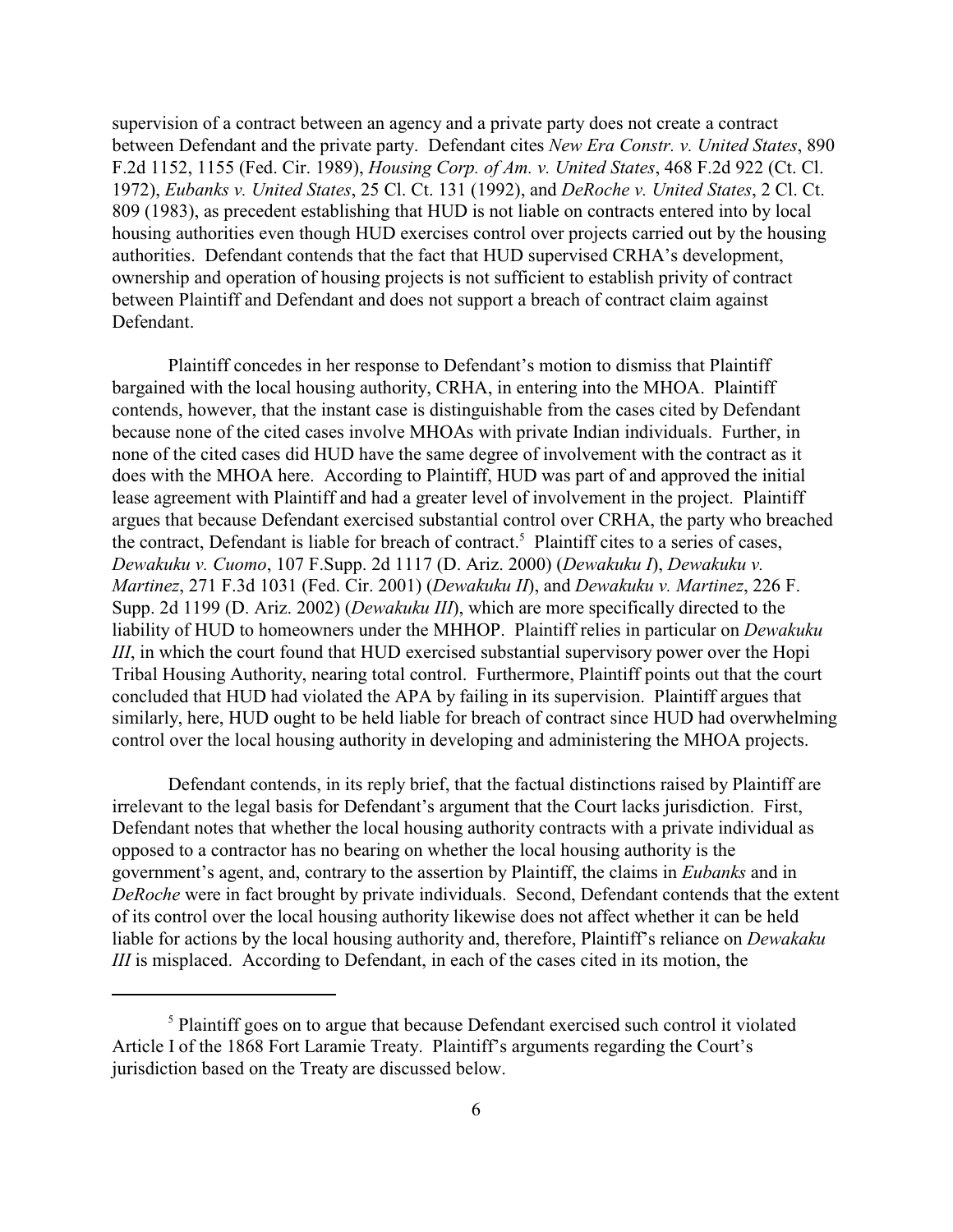government exercised substantial control over the local housing authority, yet the government was insulated from liability due to the sovereign nature of its acts. Finally, Defendant asserts that there is simply no basis for Plaintiff's argument that HUD's approval of the MHOA created liability.

Defendant's arguments have merit. The general rule is that in order for a party to sue and recover directly from the United States for breach of contract, there must be evidence of the existence of a contract between the party and the United states, i.e., there must be privity of contract. *Lockheed Martin Corp. v. United States*, 48 Fed. Appx. 752, 756 (Fed. Cir. 2002); *United States v. Johnson Controls, Inc.*, 713 F.2d 1541, 1550 (Fed. Cir. 1983); *United Housing Corp. v. United States*, 217 Ct. Cl. 693, 696 (1978); *Blaze Constr., Inc. v. United States*, 27 Fed. Cl. 646, 648 (1993); *Eubanks v. United States*, 25 Cl. Ct. 131, 137 (1992). The purpose of the privity rule is to avoid potential problems in contract administration and program management that could result from allowing direct claims against the government. *Johnson Control*, 713 F.2d at 1549. Furthermore, there can be no recovery against the United States for an act of a third party unless the third party is an agent of the United States acting within its authority. *Edison Sault Elec. Co. v. United States*, 552 F.2d 326, 333 (Ct. Cl. 1977); *Eubanks*, 25 Cl. Ct. at 138. "The mere fact that the United States participates in the actions of the third party . . . does not establish an agency relationship . . . ." *Edison Sault*, 552 F.2d at 333; *DeRoche*, 2 Cl. Ct. at 812.

It is well established that the federal government will not be held liable for acts performed in its sovereign capacity. *Correlated Dev. Corp. v. United States*, 556 F.2d 515,522 (Ct. Cl. 1977); *D.R. Smalley & Sons, Inc. v. United States*, 372 F.2d 505, 507 (Ct. Cl. 1967). Waivers of sovereign immunity are to be strictly construed. *Sherwood*, 312 U.S. at 590. The fact that government approval is required does not make the government a party to the contract nor mean that the government has waived its sovereign immunity. *New Era Constr. v. United States*, 890 F.2d 1152, 1154 (Fed. Cir. 1989); *Correlated Dev.*, 556 F.2d at 522; *Housing Corp. of Am.*, 468 F.2d at 924; *D.R. Smalley*, 372 F.2d at 507.

The Court of Appeals for the Federal Circuit ("Federal Circuit") and its predecessor court have made clear that when the federal government subsidizes local government projects, the federal government does not make itself a party to contracts relating to the projects, nor does the local government become an agent of the federal government. *Housing Corp. of Am.*, 468 F.2d at 924; *New Era Constr.*, 890 F.2d at 1154; *Marshall N. Dana Constr., Inc. v. United States*, 229 Ct. Cl. 862, 863-64 (1982); *Correlated Dev.*, 556 F.2d at 522; *Nat'l Leased Hous. Ass'n. v. United States*, 32 Fed. Cl. 454, 458 (1994); *Blaze Constr.*, 27 Fed. Cl. at 648; *DeRoche*, 2 Cl. Ct. at 812. As explained by the court in *New Era Constr.* when it held that HUD was not liable for a contract entered into by the Indian Housing Authority of the Sac and Fox Tribe of Missouri:

> The contract here in issue is one of many pursuant to which the Federal Government subsidizes projects of state and local authorities for the public betterment. The United States, however, does not make itself a party to the contracts relating to said projects but obligates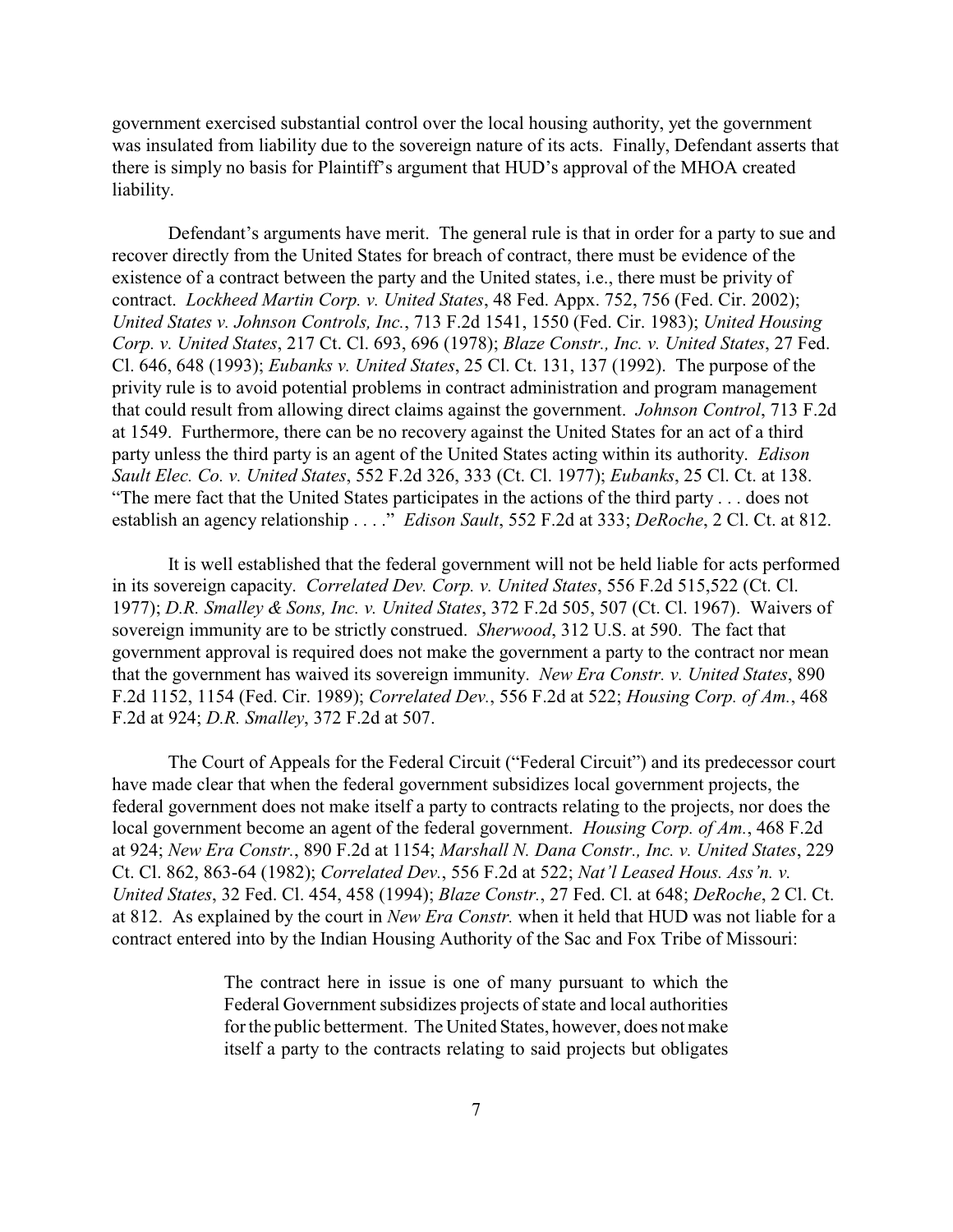itself by separate agreements, as here, to local authorities for the funding of those projects it approves. . . . This does not create an express or implied contract between plaintiff and defendant nor does it make the Commission defendant's agent through HUD. HUD's actions were performed in defendant's capacity as sovereign. This principle has been settled for some time . . . .

# *New Era Constr.*, 890 F.2d 1152, 1155 (Fed. Cir. 1989) (quoting *Housing Corp. of Am.*, 468 F.2d at 924).

The factual distinctions raised by Plaintiff between this case and the cases cited by Defendant are distinctions without a difference. Whether the plaintiff is a contractor or a private individual has no bearing on the federal government's liability. In fact, the lawsuit in *Eubanks* was brought by a private individual, the lessee. *Eubanks*, 25 Cl. Ct. at 134.

Moreover, neither the federal government's intimate control over a project nor its high degree of involvement is sufficient to create liability. *Marshall N. Dana Constr.*, 229 Ct. Cl. at 863; *Nat'l Leased Hous.*, 32 Fed. Cl. at 458 (1994); *Eubanks*, 25 Cl. Ct. at 137-38; *DeRoche*, 2 Cl. Ct. at 811. "By funding and regulating programs designed for the public good the U.S. is acting in its role as a sovereign and the moneys promised are gifts or gratuities which do not establish any contractual obligation, express or implied, on the part of the United States." *Marshall N. Dana Constr.*, 229 Ct. Cl. at 864 (citing *D.R. Smalley*, 372 F.2d at 507).

The Dewakuku series of cases does not state differently. Serena Dewakuku, like Plaintiff here, was a home buyer under the MHHOP of a home built by the Hopi Tribal Housing Authority under contract with HUD. *Dewakuku I* at 1119. The home contained certain defects, and when Dewakuku's attempts to get the Hopi Housing Authority to correct the defects proved futile, she sued the federal government. *Id*. In *Dewakuku I*, she alleged that (1) the Secretary of HUD violated the Indian Housing Act and its implementing regulations; (2) the Secretary breached his obligations under the Annual Contributions Contract of which Dewakuku was an intended beneficiary; and (3) the Secretary violated the Administrative Procedure Act ("APA") by failing to enforce the standards and perform his duties. *Id*. at 1118. The District Court of Arizona found that the Indian Housing Act created an implied private cause of action against the Secretary of HUD to obtain repairs on substandard housing and that Dewakaku was an intended beneficiary under the Annual Contributions Contract and could sue HUD to enforce its duties under the contract to provide safe, decent, and sanitary housing. *Id*. at 1130, 1134-35. The district court did not decide the APA claim since the relief under the APA claim was deemed to be duplicative of relief the court had already awarded. *Id*. at 1135. In *Dewakaku II*, the Federal Circuit reversed the decision in *Dewakaku I*, finding that the first claim failed because the Indian Housing Act does not expressly or impliedly provide a private right of action and that the second claim failed because the Annual Contributions Contract explicitly excluded claims against HUD by a third party as an intended beneficiary. *Dewakuku II* at 1040, 1042. The Federal Circuit remanded the case to the district court for consideration of the APA claim, which the district court had not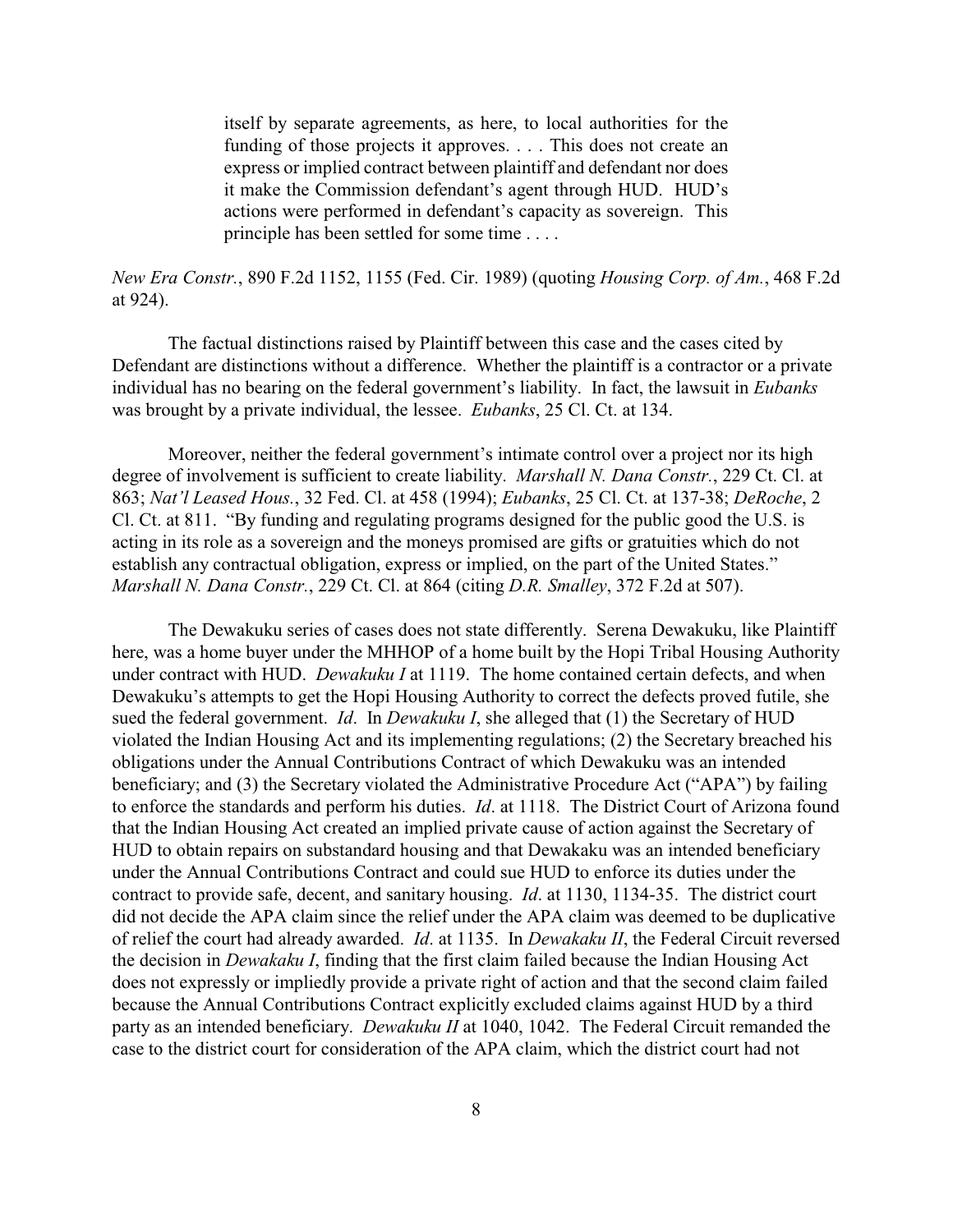considered earlier. *Id*. at 1042. On remand, the district court determined that HUD had failed to properly supervise the Hopi Tribal Housing Authority and provide Dewakuku with a "decent safe and sanitary" home as it was required to do under the United States Housing Act, 42 U.S.C. §§ 1437a(b)(1) and 1437aa(a) (1994). *Dewakuku III* at 1206. In so doing, the Court held that HUD had violated the APA by acting "not in accordance with law." *Id*. Nevertheless, the Federal Circuit, in *Dewakuku II*, explicitly rejected the argument that there was privity of contract between HUD and the homeowner and that HUD was liable to the homeowner as a third party intended beneficiary. Accordingly, the Court lacks jurisdiction to hear Plaintiff's breach of contract claim.<sup>6</sup>

## **B. Fort Laramie Treaty**

Defendant next contends that there is no basis for Plaintiff to recover under Article I of the Fort Laramie Treaty of April 29, 1868, between the United States and the Great Sioux Nation. Defendant argues that on its face the Treaty does not support Plaintiff's claims because the Treaty is not money-mandating and does not waive the sovereign immunity of the United States. Therefore, Defendant avers, there is no basis for this Court's jurisdiction under the Treaty. While Defendant acknowledges that 28 U.S.C. § 1505 (2000) confers jurisdiction on this Court to hear claims by Indian tribes pursuant to a treaty, Defendant contends that it does not confer jurisdiction over claims by individuals.<sup>7</sup>

Plaintiff concedes that the Court does not have jurisdiction under 28 U.S.C. § 1505, but argues that such does not limit the Court's jurisdiction under the Tucker Act through the express language of the "bad men" provision of Article I of the Fort Laramie Treaty, which states:

 $728$  U.S.C.  $81505(2000)$  provides:

<sup>&</sup>lt;sup>6</sup> Although in *Dewakuku III*, the court found government liability under the APA, no such claim has or can be made here. Under the APA, a suit may be brought "in a court of the United States seeking relief other than money damages . . . ." 5 U.S.C. § 702 (2000); *see Bowen v. Massachusetts*, 487 U.S. 879, 895-901 (1988); *Marceau v. Blackfeet Hous. Auth.*, 455 F.3d 974, 985 (9th Cir. 2006). In *Dewakuku III*, the plaintiff asked for equitable relief, i.e., repair or reconstruction by HUD of defects in her home. *Dewakuku III* at 1201. That claim was brought, however, in district court. The Court of Federal Claims lacks jurisdiction over equitable claims.

The United States Court of Federal Claims shall have jurisdiction of any claim against the United States accruing after August 13, 1946, in favor of any tribe, band, or other identifiable group of American Indians residing within the territorial limits of the United States or Alaska whenever such claim is one arising under the Constitution, laws or treaties of the United States, or Executive orders of the President, or is onewhich otherwise would be cognizable in the Court of Federal Claims if the claimant were not an Indian tribe, band or group.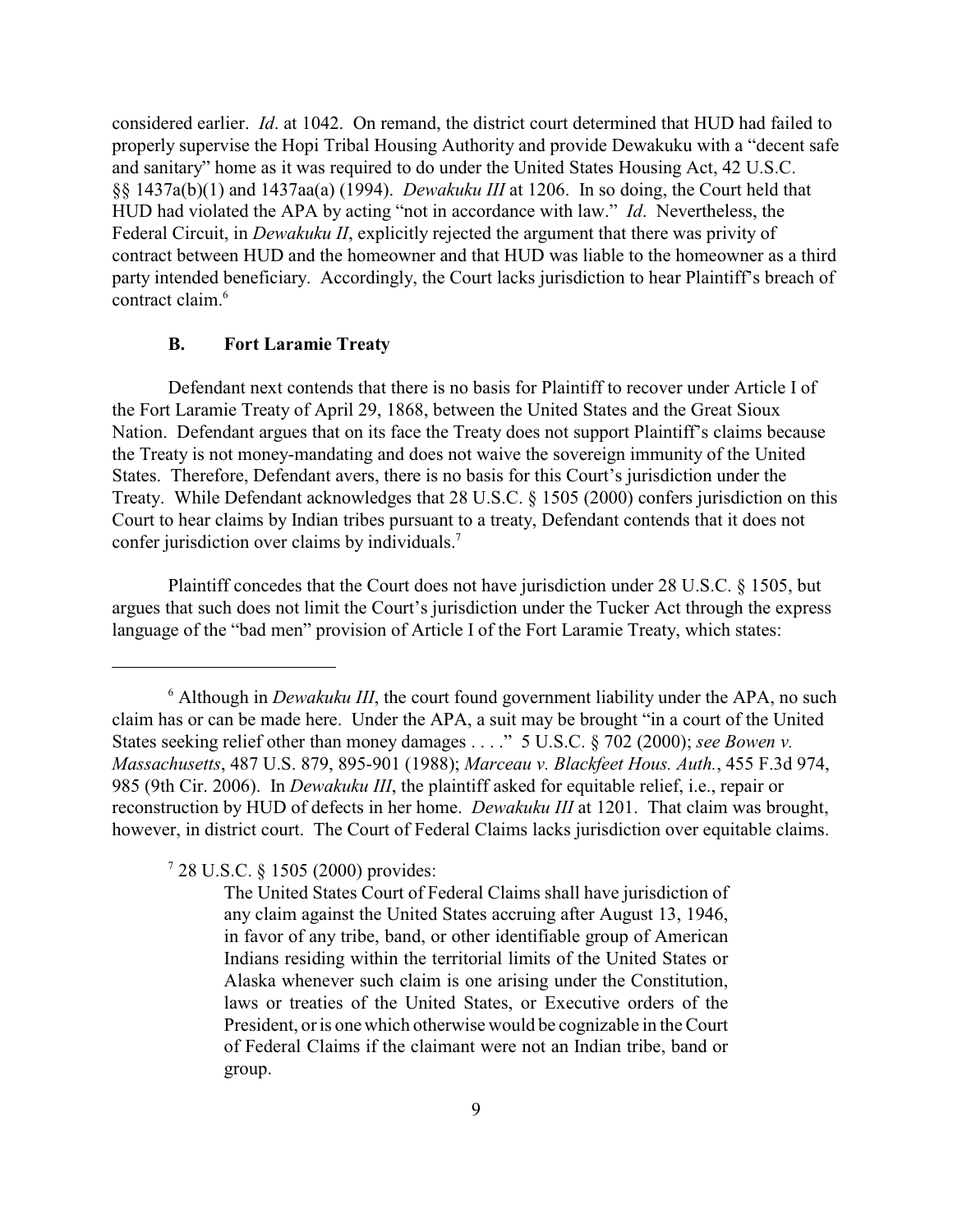If *bad men* among the whites, or among other people subject to the authority of the United States, shall *commit any wrong* upon the person or property of the Indians, the United States will, upon proof made to the agent, and forwarded to the commissioner of Indian Affairs at Washington city, proceed at once to cause the offender to be arrested and punished according to the laws of the United States, and also *reimburse* the injured person for the loss sustained.

Fort Laramie Treaty art. I, April 29, 1868, 15 Stat. 635 (emphases added). According to Plaintiff, the plain language of the "bad men" provision in Article I provides a private right of action for individual Indians and mandates the payment of money damages pursuant to the term "reimburse"; hence, the provision waives the sovereign immunity of the United States. Moreover, Plaintiff avers that the Indian Canon of Construction requires that treaties be construed liberally. Therefore, Plaintiff contends that the "bad men" provision should be construed to allow a private right of action by individual Indians against the United States. Plaintiff cites to several cases that support this Court's jurisdiction of claims brought under "bad men" provisions of this or similar treaties, including: *Tsosie v. United States*, 11 Cl. Ct. 62 (1986) (*Tsosie I*); *Tsosie v. United States*, 825 F.2d 393 (Fed. Cir. 1987) (*Tsosie II*); *Hebah v. United States*, 428 F.2d 1334 (Ct. Cl. 1970) (*Hebah I*); *Hebah v. United States*, 456 F.2d 696 (Ct. Cl. 1972) (*Hebah II*); *Begay v. United States*, 219 Ct. Cl. 599 (1979) (*Begay I*); *Begay v. United States*, 224 Ct. Cl. 712 (1980) (*Begay II*); and *Elk v. United States*, 70 Fed. Cl. 405 (2006).

Plaintiff contends that she has set forth sufficient facts to establish jurisdiction under the Tucker Act. First, Plaintiff asserts that she is an enrolled Indian with the Cheyenne River Sioux Tribe residing on the Cheyenne River Reservation and, thus, she is a beneficiary under the 1868 Fort Laramie Treaty with the Great Sioux Nation. Second, Plaintiff asserts that agents at the BIA and HUD failed to properly administer the land lease and the MHOA causing Plaintiff to lose her home; hence, they are "bad men" within the scope of the Fort Laramie Treaty. Third, because the Treaty covers "any wrong" committed against the Indians, the tortious conduct of the BIA and HUD officials and the breach of the MHOA are both actions covered by the Treaty. Finally, Plaintiff argues that the Treaty provides for monetary relief by the federal government for damages caused to an Indian person or property. Therefore, Plaintiff asserts that this Court has jurisdiction over her claims.

Defendant, in its reply brief, avers that Plaintiff has misinterpreted the phrases "commit any wrong" and "bad men" in her construction of Article I. Defendant contends that although the term "wrong" is not defined in the Treaty, its meaning can be deciphered from the context in which it is used in Article I and from cases interpreting the term. It is a basic canon of construction that the meaning of a term should be interpreted based on its context. According to Defendant, Article I requires that if "bad men" commit a "wrong," they are to be "arrested and punished." Thus, Defendant urges that "wrong" is necessarily limited to criminal acts, since the perpetrator of non-criminal acts could not be arrested and punished. In a similar vein, Defendant argues that treaties, like statutes and contracts, are to be interpreted so as not to render one part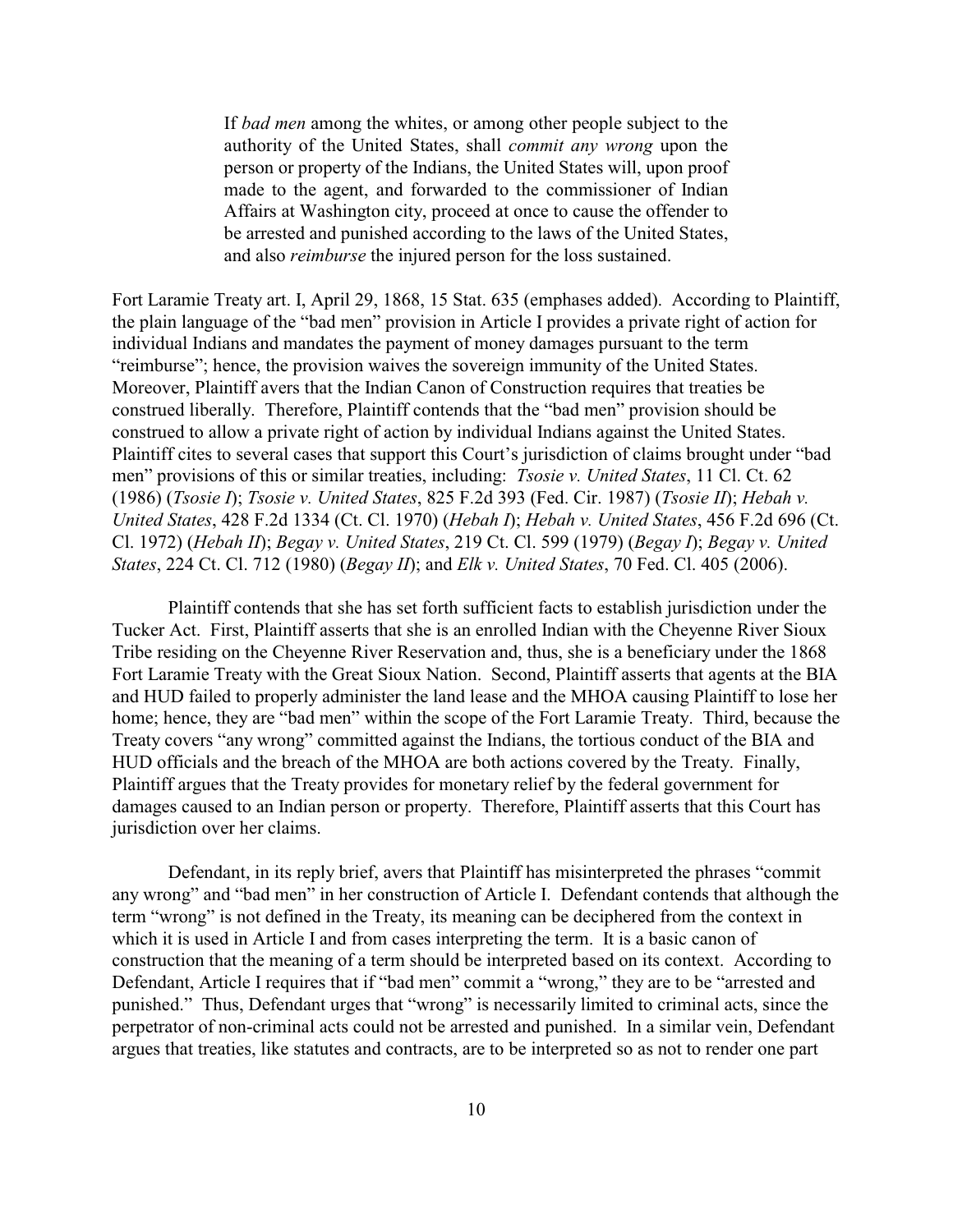inoperative or meaningless; yet, to interpret "wrong" to include non-criminal acts would render the "arrested and punished" language to be meaningless. Defendant asserts that the cases cited by Plaintiff support this interpretation of the term "wrong." According to Defendant, in each of the cases, the "wrong" that was committed was a crime, either a sexual assault or a wrongful death. Finally, Defendant contends that in interpreting the phrase "commit any wrong," the Court should look to the plain meaning of the phrase. Defendant contends that the Webster dictionary definition for "commit" is "to carry into action deliberately" and the definition for "wrong" is "an injurious, unfair or unjust act." Therefore, Defendant avers that one cannot commit a wrong through inaction. According to Defendant, in order for Plaintiff to state a claim pursuant to the Treaty, Plaintiff must allege that she was the victim of a crime, or at least allege that the perpetrator engaged in some affirmative act. Because she does not, Defendant avers that her claim under Article I of the Treaty must fail. Even if the phrase "commit any wrong" can be interpreted to encompass inaction, Defendant asserts that Plaintiff has failed to allege specific facts showing a failure to act, or a negligent act, by someone. Instead, Plaintiff's allegations are general allegations of tortious conduct or failure to properly administer. Defendant contends that Plaintiff has not identified the people she believes are "bad men" within the meaning of the Treaty nor has she alleged facts showing that they are bad men. Defendant points out that in *Hebah II* the court made independent determinations whether a wrong was committed and whether the perpetrator was a bad man. Here, Defendant avers, Plaintiff has not stated the names of the people who perpetrated wrongs against her, nor has she alleged facts to show that they are bad men under the Treaty. Defendant argues that such conclusory allegations unsupported by specific factual assertions should not withstand a motion to dismiss.

Both the Federal Circuit and its predecessor court have found Tucker Act jurisdiction over claims brought under Article I of similar Indian treaties. *Tsosie II* at 395 (holding that the Claims Court has jurisdiction under the Tucker Act over claim brought under Article I of the 1868 Treaty between the United States and the Navajo Tribe); *Begay I* at 600 (holding that Court of Claims has jurisdiction under the Tucker Act over claim brought under Article I of the1868 Treaty between the United States and the Navajo Tribe); *Hebah I* at 1335, 38-39 (holding that the Court of Claims has jurisdiction under the Tucker Act over claim brought under Article I of the Treaty between the United States and the Eastern Band of Shoshonees and the Bannack Tribe). As explained in *Hebah I*:

> [O]n its face 28 U.S.C. § 1491—our basic jurisdictional charter—would seem to give us power to hear and decide this individual claim. Unlike § 1505, that broad statute is not limited as to the class of plaintiffs who may sue, and Mrs. Hebah's case is founded either upon an "Act of Congress" (if the treaty can be so characterized) or, at least, upon an "express or implied contract with the United States," i.e. Article I of the 1868 Treaty. Nothing in the terms or structure of [section] 1491 precludes our jurisdiction.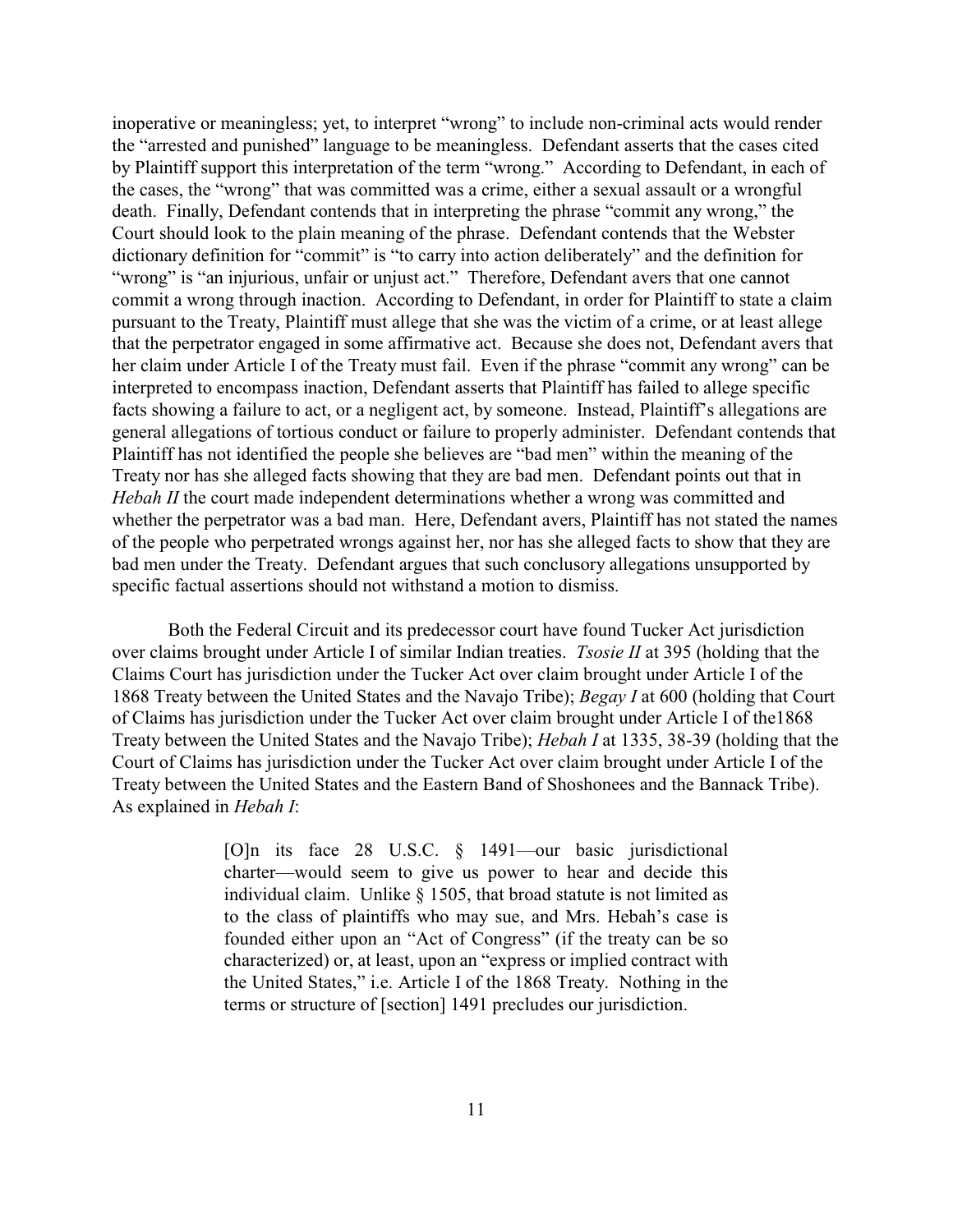*Id.* at 1338-39. Article I "bad men" provisions appear in substantially similar form in nine treaties between the United States and Indian tribes. *Tsosie II* at 395; *Brown v. United States*, 32 Ct. Cl. 432, 435 (1897); *see*, *e.g.*, *Begay I* at 600 ("bad men" provision in Treaty between the United States and the Navajo Tribe); *Hebah I* at 1335 ("bad men" provision in Treaty between the United States and the Eastern Band of Shoshonees and the Bannack Tribe). Given the similar language in Article I among the various Indian treaties, there is little doubt that this Court has jurisdiction of a proper claim brought under the "bad men" provision of Article I of the Fort Laramie Treaty of April 29, 1868, between the United States and the Great Sioux Nation. *See Elk v. United States*, 70 Fed. Cl. 405, 405-07 (2006) (finding jurisdiction under the Tucker Act over a claim brought under Article I of the 1868 Treaty between the United States and the Sioux Tribe); *Zephier v. United States*, No. 03-768L, at 2-3, 8, 13-14 (Fed. Cl. Oct. 29, 2004) (finding jurisdiction under the Tucker Act over a claim brought under Article I of the 1868 Treaty between the United States and the Sioux Tribe, but dismissing for failure to exhaust administrative remedies). The Court, therefore, must only decide whether Plaintiff's claim falls within the reach of the "bad men" provision of Article I of the 1968 Fort Laramie Treaty.

Each of the Indian treaties in fact contain two "bad men" clauses. *Tsosie II* at 398. In addition to the one quoted above ("white 'bad men' provision"), which provides a remedy for wrongs committed by white men against Indians, there is another "bad men" clause which provides relief for wrongs committed by Indians ("Indian 'bad men' provision"). *Id*. In the 1968 Fort Laramie Treaty, the Indian "bad men" provision reads as follows:

> If bad men among the Indians shall commit a wrong or depredation upon the person or property of any one, white, black, or Indian, subject to the authority of the United States, and at peace therewith, the Indians herein named solemnly agree that they will, upon proof made to their agent and notice by him, deliver up the wrong-doer to the United States, to be tried and punished according to its laws; and in case they willfully refuse so to do, the person injured shall be reimbursed for his loss from the annuities or other moneys due or to become due to them under this or other treaties made with the United States.

Fort Laramie Treaty art. I, April 29, 1868, 15 Stat. 635. The primary object of this provision was to require the Indians to deliver up wrongdoers for trial and punishment under the laws of the United States and, if the Indians failed to do so, to allow the injured person to be compensated for his loss. *Friend v. United States*, 29 Ct. Cl. 425, 429 (1894). Together, the purpose served by the two "bad men" provisions working in concert was to keep the peace between the white men and the Indians. *Janis v. United States*, 32 Ct. Cl. 407, 410 (1897). After all, the nine treaties with the Indians were a significant accomplishment. The thirteen tribes who entered into the nine treaties with the United States "were the great and warlike and dominant powers of the Indian race then existing on this continent . . . ." *Brown*, 32 Ct. Cl. at 435. The court in *Brown* explained: "The making of the treaties was apparently the institution of a new Indian policy . . . a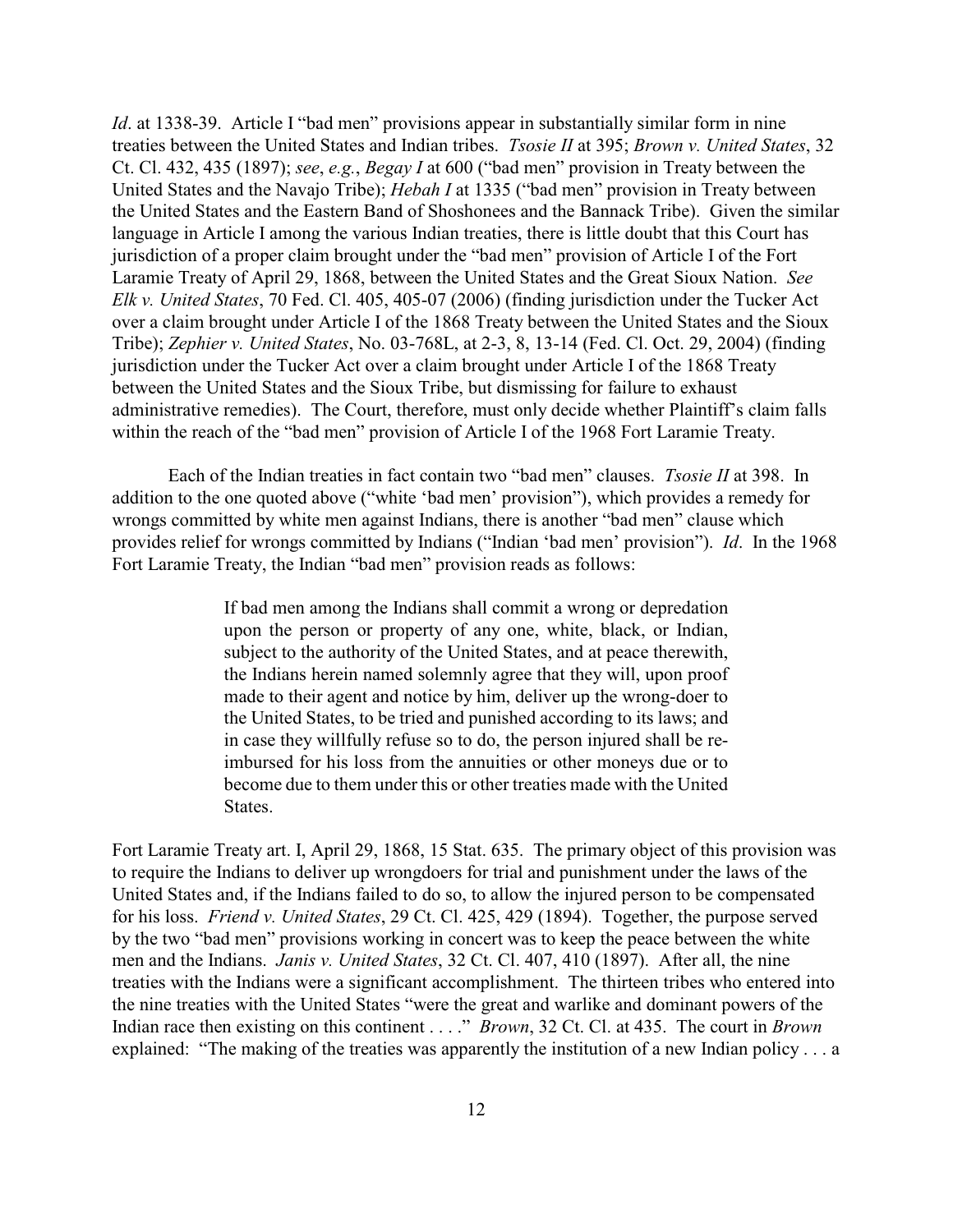policy which would tend to weed out the worst criminals among the Indians and stamp in their estimation depredations as crimes." *Id*. at 436. With respect to the Indian "bad men" provision, the court, in an earlier opinion, reasoned:

> In civilized communities the law simply seeks to punish crime, and the consequences of crime have to be borne by the citizens. To the court it seems evident that the purpose of this treaty was to bring these Indians a step nearer to civilization; to encourage them in treating crime as crime; to weed out the worst Indians of a tribe; to place before all of its members the terrors of the white man's punishment—imprisonment or the gallows—and to break up the Indian practice of sheltering criminals and paying for their depredations.

*Brown v. United States, 32 Ct. Cl. 411, 415 (1897).*<sup>8</sup> It would seem that the complementary white "bad men" provision should be read similarly, i.e., the primary intent of both "bad men" provisions was to guard against affirmative criminal acts, primarily murder, assault, and theft of property. *See Ex parte Kan-gi-shun-ca*, 109 U.S. 556, 567-68 (1883). Such an interpretation would mesh with the requirement set forth in the white "bad men" provision that the offender "be arrested and punished," terms reserved for the criminal context. In *Hebah II*, the court established that at least two inquiries are required to determine whether a claim fits within the "bad men" provision: (1) whether the man is a bad man in the sense of the treaty; and (2) whether he committed a wrong within the meaning of the treaty. *Hebah II* at 704. The court went on to define "wrong" using the dictionary definition: "Action or conduct which inflicts harm without due provocation or just cause; serious injury wantonly inflicted or undeservedly sustained; unjust or unmerited treatment." *Id*. (citing Webster's New Int'l Dictionary (3d ed. 1968)).

In each of the cases cited by the parties, the claim was based on an affirmative criminal act. In *Tsosie*, the plaintiff was a patient at the United States Public Health Service Hospital on the Navajo reservation. *Tsosie II* at 397. She claimed that she was the victim of a sexual assault by a hospital laboratory technician posing as a doctor. *Id*. In *Hebah*, the plaintiff filed suit for the wrongful death of her husband, shot by an Indian Police Force officer on the Shoshone reservation. *Hebah I* at 1336 & n.2. In *Begay*, the claims were brought by Indian girls for sexual assault by white and Indian teachers at a boarding school on the Navajo reservation. *Begay I* at 600 & n.1. Finally, in *Elk*, the suit was brought by a woman alleging that she was sexually assaulted by an U.S. Army recruitment officer on the Sioux reservation. *Elk v. United States*, 70 Fed. Cl. 405, 405-06 (2006). Other cases rooted in the "bad men" provision of Article I of an Indian treaty have similarly been criminal in nature. *See Ex parte Kan-gi-shun-ca*, 109 U.S. 556, 557 (1883) (murder); *Janis v. United States*, 32 Ct. Cl. 407, 408 (1897) (killing of cattle); *Friend*

<sup>&</sup>lt;sup>8</sup> While this 1897 commentary of the court contrasting "civilized" and Indian society is archaic and offensive, the opinion is still useful in clarifying the purpose and meaning of the "bad men" provision.